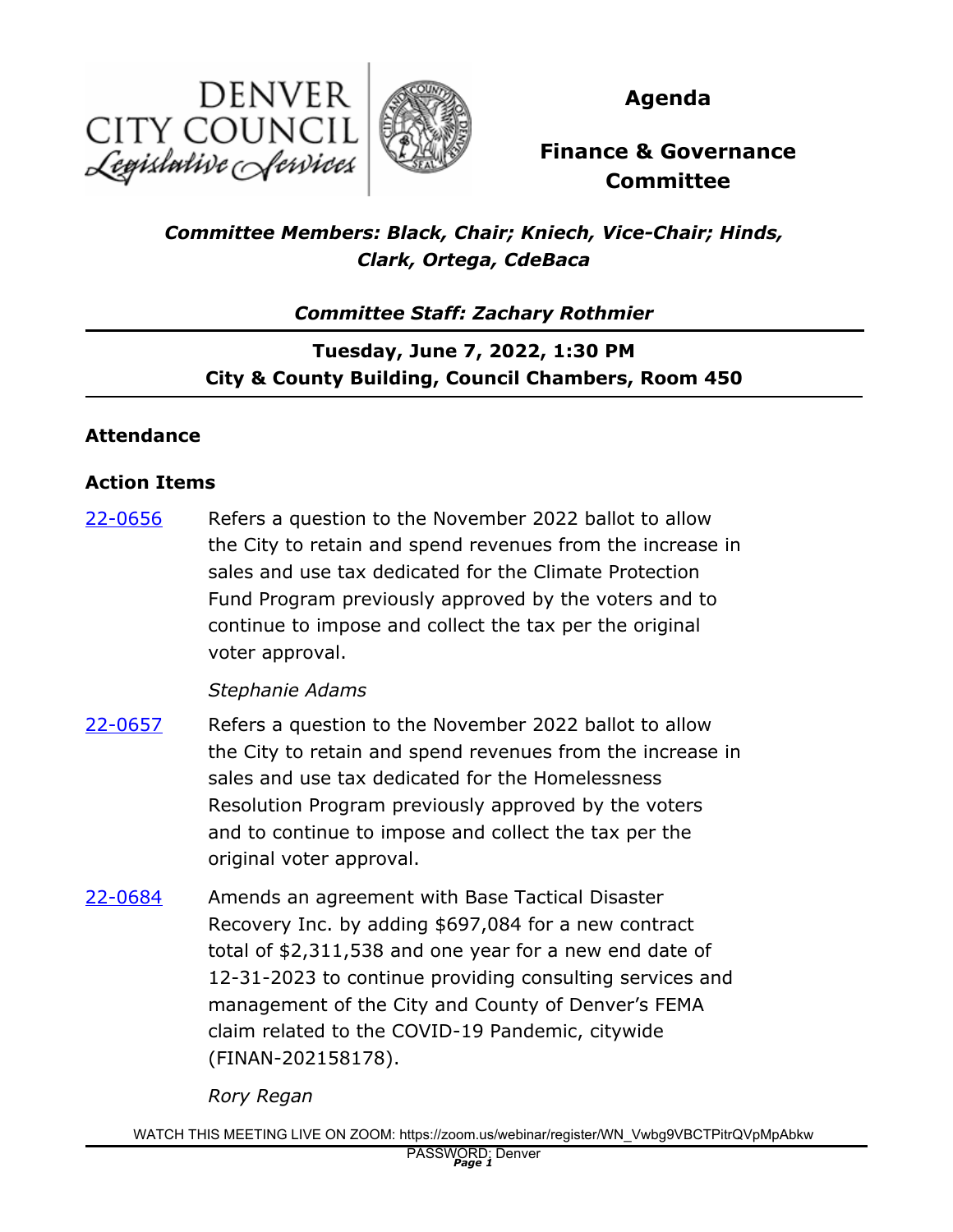## **Agenda Finance & Governance Committee Tuesday, June 7, 2022**

#### **Consent Items**

- Amends a Master Purchase Order with Western Paper Distributors, Inc., by changing the vendor name to Imperial Bag & Paper Company LLC, doing business as Western Paper Distributors and adding one year for a new end date of 7-31-2023 for janitorial supplies for City facilities, citywide. No change to Master Purchase Order amount (SC-00006922). [22-0652](http://denver.legistar.com/gateway.aspx?m=l&id=/matter.aspx?key=21719)
- Sets a public hearing before City Council on 7-11-2022 on the Second Amended Service Plan for the Southeast Public Improvement Metropolitan District in Council District 4. [22-0658](http://denver.legistar.com/gateway.aspx?m=l&id=/matter.aspx?key=21725)
- Establishes a new "SIPPRA City Share" Special Revenue Fund in the Community Development Special Revenue Fund Series to administer the City's share of funding related to the Social Impact Partnerships to Pay for Results Act or "SIPPRA" Housing to Health program and authorizes a cash transfer from the Social Impact Bond Special Revenue Fund to the new SIPPRA City Share Fund. [22-0659](http://denver.legistar.com/gateway.aspx?m=l&id=/matter.aspx?key=21726)
- Establishes the "Community Development State Grants Fund" in the Community Development Special Revenue Fund Series to receive and administer grants from the State of Colorado. [22-0660](http://denver.legistar.com/gateway.aspx?m=l&id=/matter.aspx?key=21727)
- Amends the lease purchase agreement with JP Morgan Chase Bank, N.A. for energy conservation measure equipment to address required administrative changes in the escrow agreement and Acceptance Certificates. No change to lease purchase agreement duration or amount (FINAN-202161239-00). [22-0661](http://denver.legistar.com/gateway.aspx?m=l&id=/matter.aspx?key=21728)